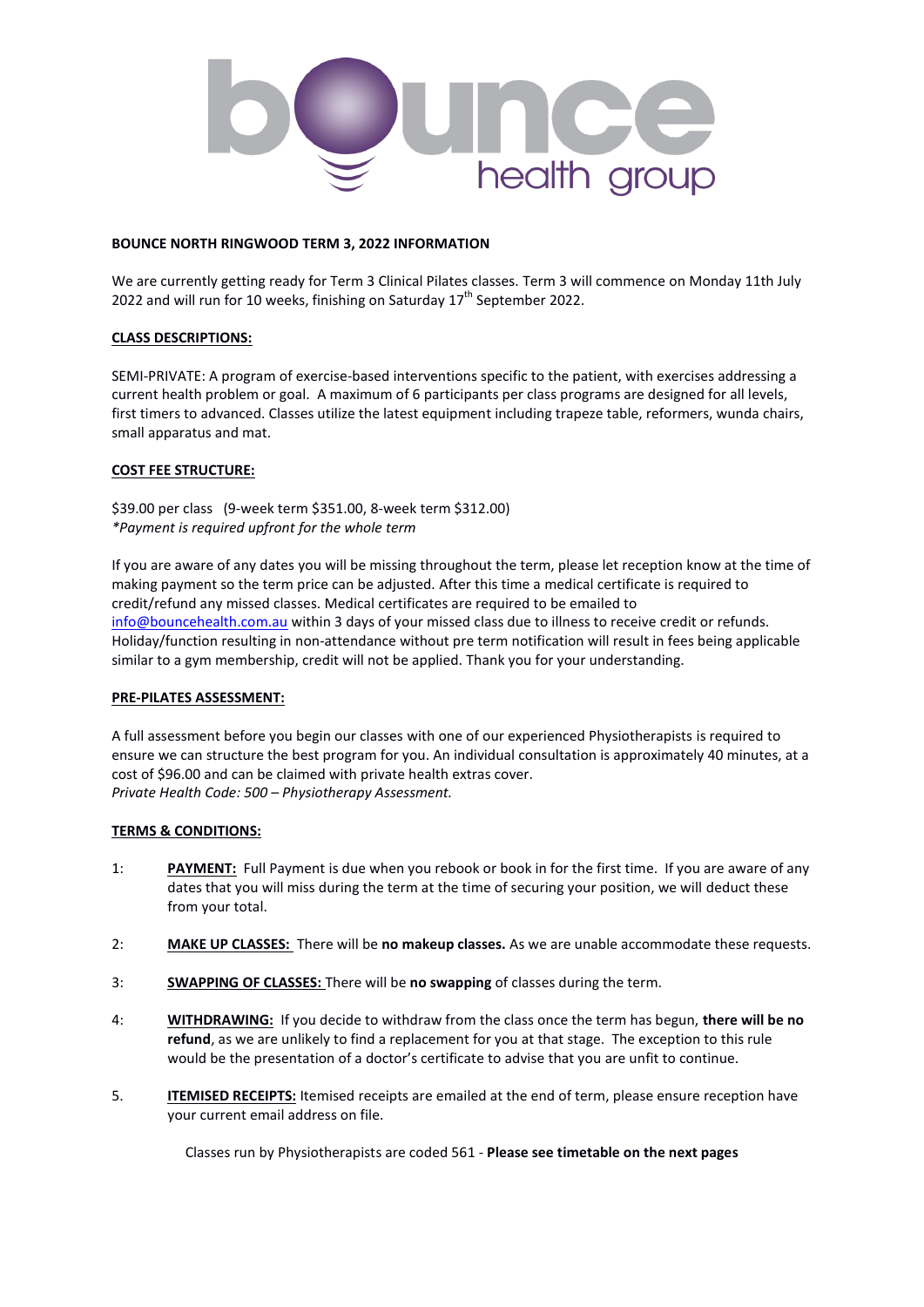

# **BOUNCE NORTH RINGWOOD TERM 3, 2022 TIMETABLE**

### **TERM 3 DATES**

Commencing Monday  $11^{\text{th}}$  July Finishing Saturday 18<sup>th</sup> September

| <b>THURSDAY</b> | $(10$ weeks) |              |                |
|-----------------|--------------|--------------|----------------|
| 9:15am          | Tim          | Semi-Private | North Ringwood |

| <b>THURSDAY</b><br>$(10$ weeks)<br>North Ringwood<br>Daniel<br>10.00am<br>Semi-Private |  |  |
|----------------------------------------------------------------------------------------|--|--|
|                                                                                        |  |  |
|                                                                                        |  |  |

| <b>SATURDAY</b> | (10 weeks)      |              |                |
|-----------------|-----------------|--------------|----------------|
| 8:30am          | <b>Benjamin</b> | Semi-Private | North Ringwood |

| <b>SATURDAY</b> | $(10$ weeks) |              |                |  |
|-----------------|--------------|--------------|----------------|--|
| 9:15am          | Benjamin     | Semi-Private | North Ringwood |  |